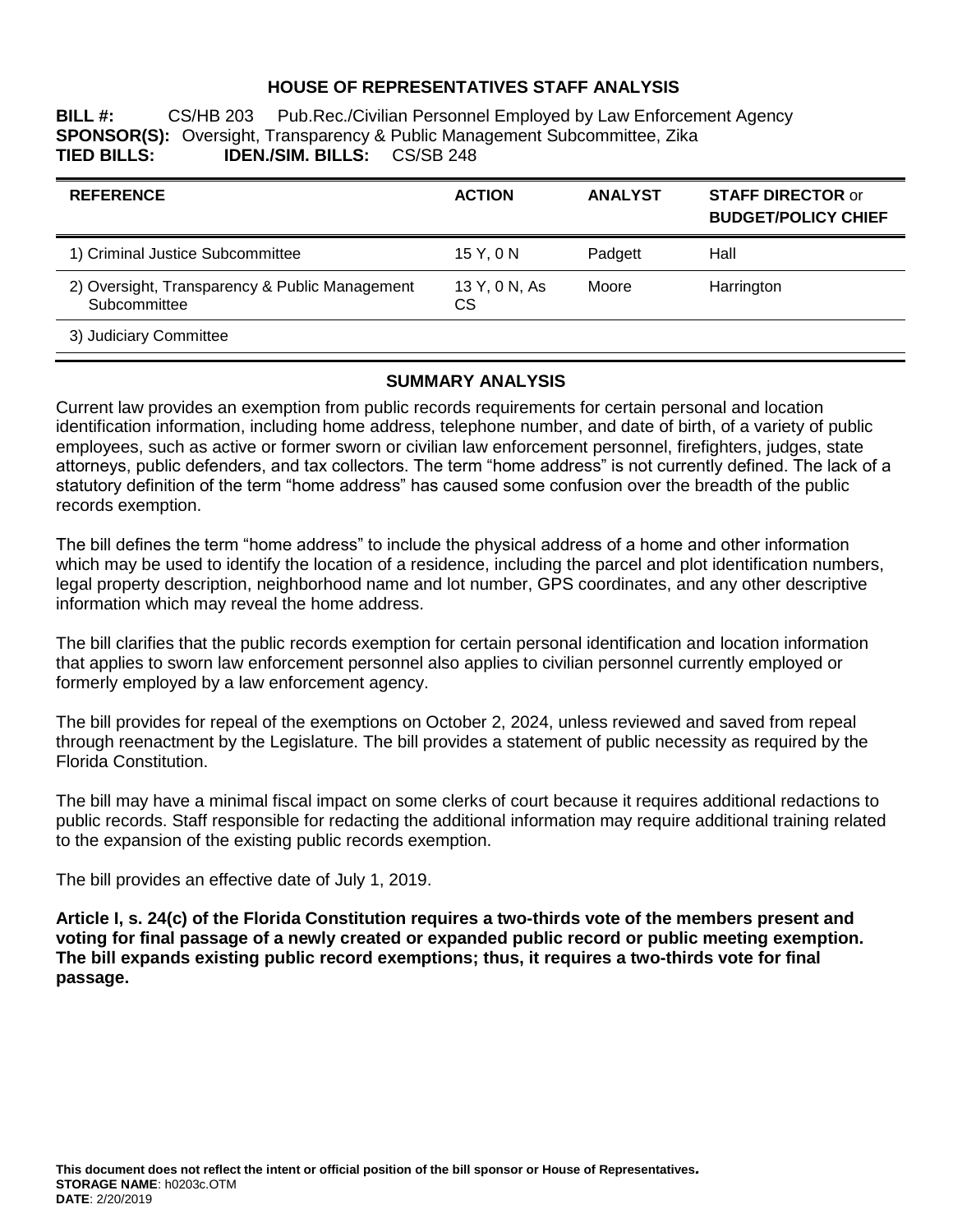# **FULL ANALYSIS**

# **I. SUBSTANTIVE ANALYSIS**

# A. EFFECT OF PROPOSED CHANGES:

# **Background**

### Public Records

Article I, section 24(a) of the Florida Constitution sets forth the state's public policy regarding access to government records. The section guarantees every person a right to inspect or copy any public record of the legislative, executive, and judicial branches of government. The Legislature, however, may provide by general law for exemption from public records requirements provided the exemption passes by two-thirds vote of each chamber, states with specificity the public necessity justifying the exemption (public necessity statement), and is no broader than necessary to meet its public purpose.<sup>1</sup>

The Florida Statutes also address the public policy regarding access to government records. Section 119.07(1), F.S., guarantees every person a right to inspect and copy any state, county, or municipal record, unless the record is exempt. Furthermore, the Open Government Sunset Review Act<sup>2</sup> provides that a public record exemption may be created or maintained only if it serves an identifiable public purpose and the "Legislature finds that the purpose is sufficiently compelling to override the strong public policy of open government and cannot be accomplished without the exemption."<sup>3</sup> In addition, the exemption may be no broader than is necessary to meet one of the following purposes:

- Allow the state or its political subdivisions to effectively and efficiently administer a governmental program, which administration would be significantly impaired without the exemption;
- Protect sensitive personal information that, if released, would be defamatory or would jeopardize an individual's safety; however, only the identity of an individual may be exempted under this provision; or
- Protect trade or business secrets. $4$

Pursuant to s. 119.15(3), F.S., a new public records exemption or substantial amendment of an existing public records exemption is repealed on October 2 of the fifth year following enactment, unless the Legislature reenacts the exemption.

## Agency Personnel Information

Section 119.071(4)(d)2., F.S., provides exemptions from public records requirements for certain personal identifying and location information of a variety of public employees including, but not limited to, active or former:

- Sworn or civilian law enforcement personnel,
- Correctional officers,
- Firefighters,
- Judges,
- State attorneys and assistant state attorneys,
- Public defenders and assistant public defenders, and
- Tax collectors.

The specific information that is protected for each employee group varies, but generally includes the employees' home addresses, telephone numbers, dates of birth, and photographs. The exemptions also protect certain information related to the employees' spouses and children.

**STORAGE NAME**: h0203c.OTM **PAGE: 2 DATE**: 2/20/2019 *4 Id.*

 $\overline{a}$ 1 Art. I, s. 24(c), Fla. Const.  $2$  S. 119.15, F.S.

 $3$  S. 119.15(6)(b), F.S.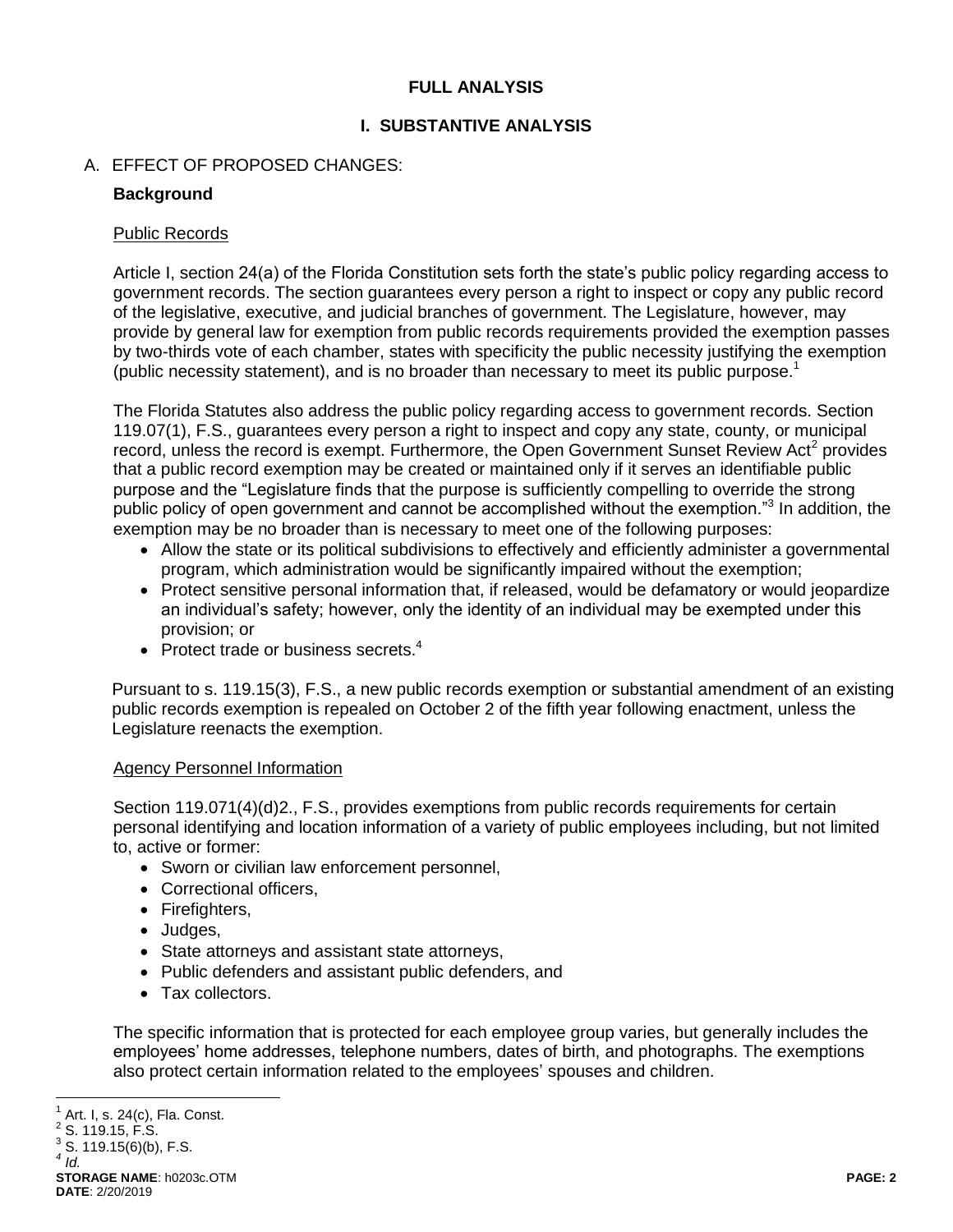The term "telephone number" is defined to include home telephone numbers, personal cellular telephone numbers, personal pager telephone numbers, and telephone numbers associated with personal communication devices.<sup>5</sup>

However, the term "home address" is not defined. The lack of a definition has caused some confusion over the breadth of the public records exemption. While it is clear the numerical address is exempt from disclosure, additional information which can lead to the location of a property has not been consistently redacted. For example, deeds, mortgages, contractor liens, and other documents are readily available in official records maintained by the clerk of court and searchable online. While the physical address may be redacted from a mortgage document, other information such as the parcel and plot identification numbers and legal property description may remain unredacted. This property information can be cross-referenced with information available from the property appraiser's office to accurately determine the location of the residence of a person whose home address is exempt under current law.

Under current law, a majority of the public records exemptions for different public employee groups listed in s. 119.071(4)(d)2., F.S., are scheduled to be repealed between 2019 and 2023, unless reviewed and saved from repeal through reenactment by the Legislature.

# **Effect of Proposed Changes**

The bill defines the term "home address" to include the physical address of a home and other information which may be used to identify the location of a residence, including the parcel and plot identification numbers, legal property description, neighborhood name and lot number, GPS coordinates, and any other descriptive information which may reveal the home address.

The bill also clarifies that the public records exemption for certain personal identification and location information that applies to sworn law enforcement personnel also applies to civilian personnel who are currently employed or were formerly employed by a law enforcement agency.

The bill authorizes an individual whose personal identification and location information is exempt to submit a written request to a custodial agency for the release of his or her exempt information. The request must specify the information to be released and the party that is authorized to receive the information. Upon receipt of the written request, the agency is required to release the information to the specified party.

The bill synchronizes the repeal dates for the public records exemptions for all personnel listed in s. 119.071(4)(d)2., F.S., and provides for repeal on October 2, 2024, unless reviewed and saved from repeal through reenactment by the Legislature.

The bill provides a statement of public necessity as required by the Florida Constitution, stating that the public records exemptions are necessary because the types of personnel and family members included in s. 119.0701(4)(d)2., F.S., are at a heightened risk of physical or emotional harm from disgruntled individuals who have contentious reactions to actions taken by such personnel or whose business or professional practices have come under the scrutiny of such personnel. The statement further provides that the descriptive property information which is not currently exempt may be used to locate home addresses which are otherwise exempt.

In addition, the statement of public necessity specifies that the public records exemption for civilian personnel who are currently employed or were formerly employed by a law enforcement agency is necessary because such personnel often come into close contact with individuals who may be a threat to them, or who might seek revenge against them and their spouses and children.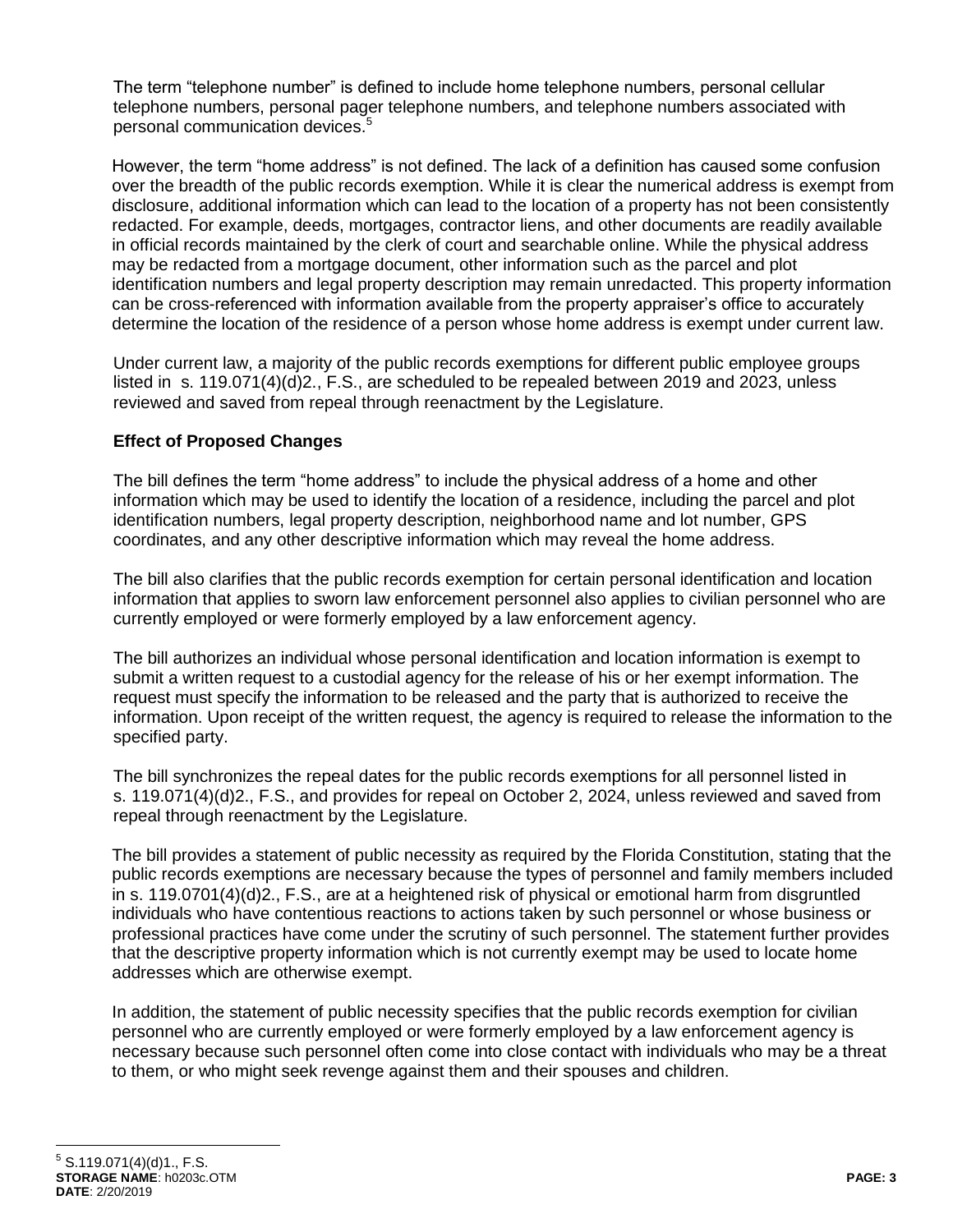### B. SECTION DIRECTORY:

- **Section 1:** Amends s. 119.071, F.S., relating to general exemptions from inspection or copying of public records.
- **Section 2:** Provides a public necessity statement.
- **Section 3:** Provides an effective date of July 1, 2019.

# **II. FISCAL ANALYSIS & ECONOMIC IMPACT STATEMENT**

- A. FISCAL IMPACT ON STATE GOVERNMENT:
	- 1. Revenues:

None.

2. Expenditures:

None.

- B. FISCAL IMPACT ON LOCAL GOVERNMENTS:
	- 1. Revenues:

None.

2. Expenditures:

See Fiscal Comments.

C. DIRECT ECONOMIC IMPACT ON PRIVATE SECTOR:

None.

D. FISCAL COMMENTS:

The bill could have a minimal fiscal impact on clerks of court who are not currently redacting the information captured under the definition of "home address" as provided in the bill. The costs, however, would likely be absorbed in existing resources as they are part of the day-to-day responsibilities of the clerks.

## **III. COMMENTS**

- A. CONSTITUTIONAL ISSUES:
	- 1. Applicability of Municipality/County Mandates Provision:

Not applicable. This bill does not appear to require counties or municipalities to spend funds or take action requiring the expenditures of funds; reduce the authority that counties or municipalities have to raise revenues in the aggregate; or reduce the percentage of state tax shared with counties or municipalities.

2. Other:

#### Vote Requirement

Article I, section 24(c) of the State Constitution requires a two-thirds vote of the members present and voting for final passage of a newly created or expanded public record exemption. The bill expands existing public record exemptions, thus, it requires a two-thirds vote for final passage.